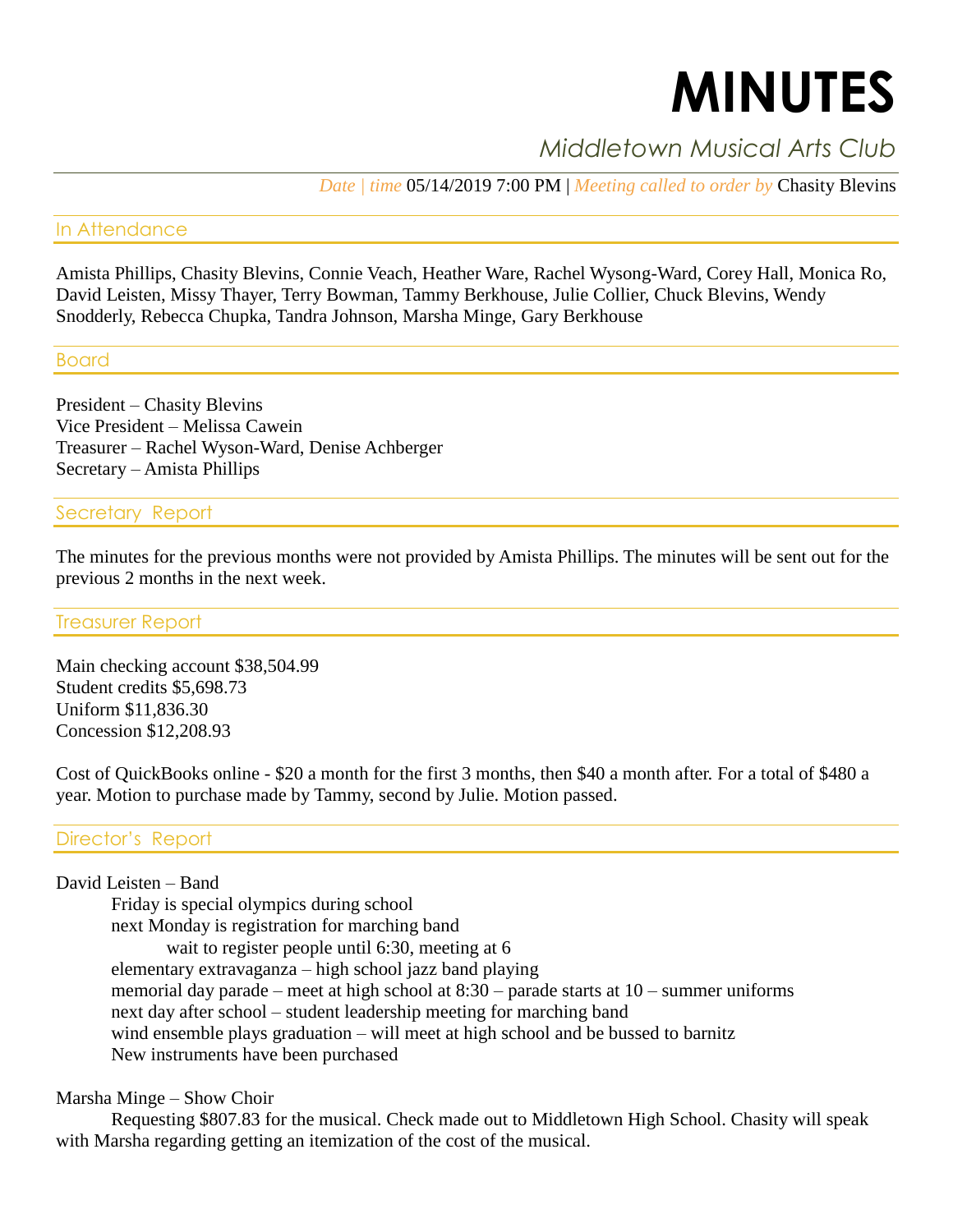#### Stephanie Miller – Guard No report

#### Committee Reports

#### Committee reports

Maintenance & Transportation – Chuck Blevins & Gary Berkhouse No report

Uniforms & Costumes – Julie Collier & Tammy Berkhouse

New uniform hats have arrived, but not been opened.

A request has been made to the school board in the amount of 10700 for hat boxes, garment bags, and the remaining items for the uniforms. A stretch goal was presented in the amount of 18000 to include new raincoats. A decision should be returned by Tuesday.

Hospitality & Celebrations – Tammy Berkhouse Senior banquet May 28<sup>th</sup> Cost is \$15 per person Will be catered by Olive Garden Being held in the Community Room Round tables will be used

Concessions – Chasity Blevins 2 new people are needed to run concessions. Concessions were moved last month with the assistance of Kohls. First home football game is September  $6<sup>th</sup>$ . First season football game is August  $23<sup>rd</sup>$ . Last home football game is October  $18<sup>th</sup>$ .

Website & Publicity – Kindra Davis No report

Ways & Means – Melissa Cawein No report

Policy & Regulations – No update

#### Old Business

#### New Business

Chasity brought a potential fundraising item, an embroidered beanie. Hats will be sold at \$15, profit will go towards individual student accounts. Fundraiser will start in August.

Corey has offered to have marching band kids participate in the orchestra's mumkins fundraiser.